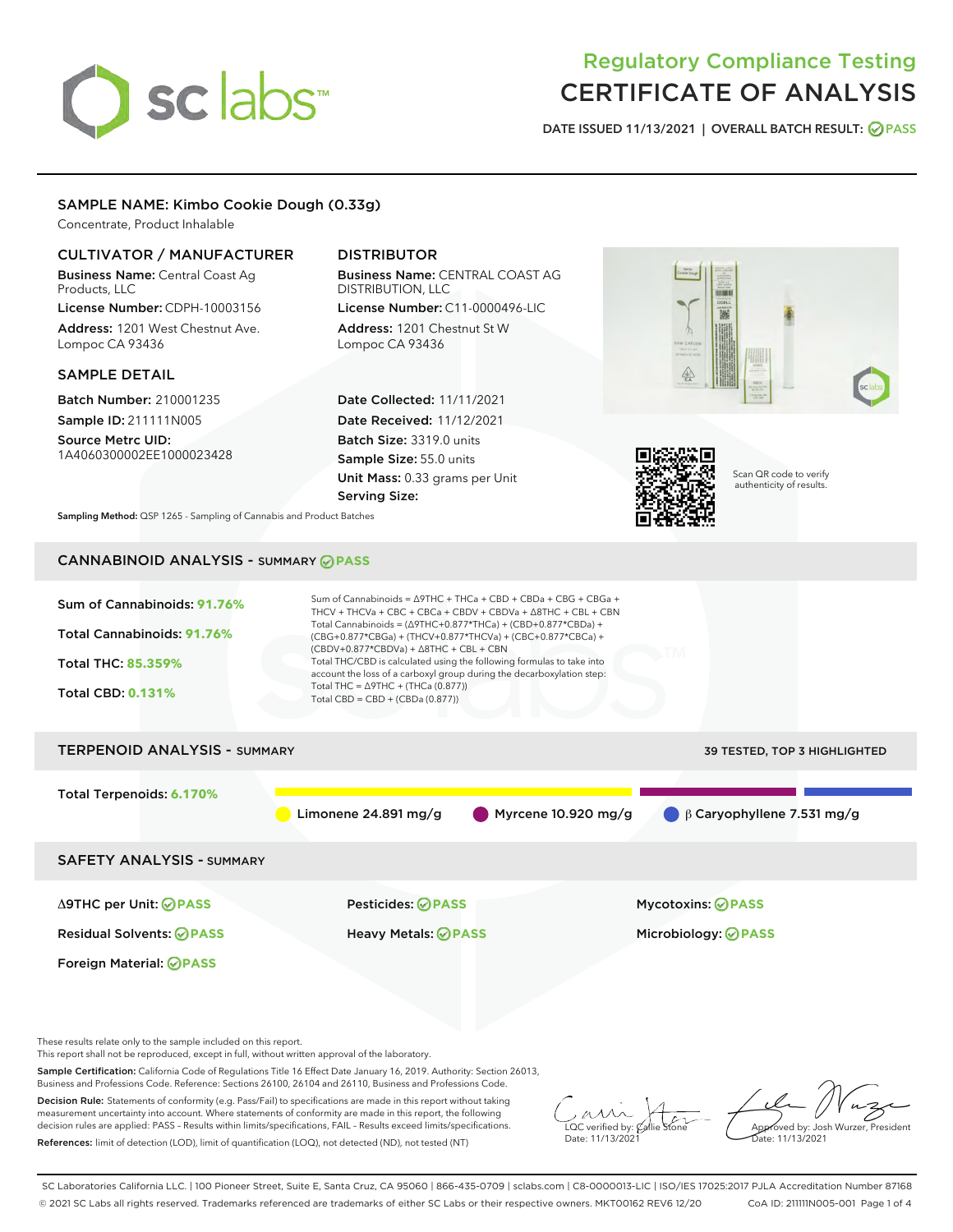



KIMBO COOKIE DOUGH (0.33G) | DATE ISSUED 11/13/2021 | OVERALL BATCH RESULT: ● PASS

#### CANNABINOID TEST RESULTS - 11/12/2021 @ PASS

Tested by high-performance liquid chromatography with diode-array detection (HPLC-DAD). **Method:** QSP 1157 - Analysis of Cannabinoids by HPLC-DAD

#### TOTAL CANNABINOIDS: **91.76%**

Total Cannabinoids (Total THC) + (Total CBD) + (Total CBG) + (Total THCV) + (Total CBC) + (Total CBDV) + ∆8THC + CBL + CBN

TOTAL THC: **85.359%** Total THC (∆9THC+0.877\*THCa)

TOTAL CBD: **0.131%** Total CBD (CBD+0.877\*CBDa)

TOTAL CBG: 5.416% Total CBG (CBG+0.877\*CBGa) TOTAL THCV: 0.43%

Total THCV (THCV+0.877\*THCVa)

TOTAL CBC: ND Total CBC (CBC+0.877\*CBCa)

TOTAL CBDV: ND Total CBDV (CBDV+0.877\*CBDVa)

| <b>COMPOUND</b>            | LOD/LOQ<br>(mg/g) | <b>MEASUREMENT</b><br><b>UNCERTAINTY</b><br>(mg/g) | <b>RESULT</b><br>(mg/g) | <b>RESULT</b><br>(%) |
|----------------------------|-------------------|----------------------------------------------------|-------------------------|----------------------|
| Δ9THC                      | 0.06 / 0.26       | ±29.363                                            | 853.59                  | 85.359               |
| <b>CBG</b>                 | 0.06/0.19         | ±2.134                                             | 54.16                   | 5.416                |
| <b>THCV</b>                | 0.1 / 0.2         | ±0.21                                              | 4.3                     | 0.43                 |
| $\triangle$ 8THC           | 0.1/0.4           | ±0.17                                              | 2.1                     | 0.21                 |
| <b>CBN</b>                 | 0.1/0.3           | ±0.14                                              | 2.1                     | 0.21                 |
| <b>CBD</b>                 | 0.07/0.29         | ±0.061                                             | 1.31                    | 0.131                |
| <b>THCa</b>                | 0.05/0.14         | N/A                                                | <b>ND</b>               | <b>ND</b>            |
| <b>THCVa</b>               | 0.07/0.20         | N/A                                                | <b>ND</b>               | <b>ND</b>            |
| <b>CBDa</b>                | 0.02/0.19         | N/A                                                | <b>ND</b>               | <b>ND</b>            |
| <b>CBDV</b>                | 0.04 / 0.15       | N/A                                                | <b>ND</b>               | <b>ND</b>            |
| <b>CBDVa</b>               | 0.03/0.53         | N/A                                                | <b>ND</b>               | <b>ND</b>            |
| <b>CBGa</b>                | 0.1 / 0.2         | N/A                                                | <b>ND</b>               | <b>ND</b>            |
| <b>CBL</b>                 | 0.06 / 0.24       | N/A                                                | <b>ND</b>               | <b>ND</b>            |
| <b>CBC</b>                 | 0.2 / 0.5         | N/A                                                | <b>ND</b>               | <b>ND</b>            |
| <b>CBCa</b>                | 0.07/0.28         | N/A                                                | <b>ND</b>               | <b>ND</b>            |
| <b>SUM OF CANNABINOIDS</b> |                   |                                                    | 917.6 mg/g              | 91.76%               |

#### **UNIT MASS: 0.33 grams per Unit**

| ∆9THC per Unit                         | 1120 per-package limit | 281.68 mg/unit | <b>PASS</b> |
|----------------------------------------|------------------------|----------------|-------------|
| <b>Total THC per Unit</b>              |                        | 281.68 mg/unit |             |
| <b>CBD per Unit</b>                    |                        | $0.43$ mg/unit |             |
| <b>Total CBD per Unit</b>              |                        | $0.43$ mg/unit |             |
| <b>Sum of Cannabinoids</b><br>per Unit |                        | 302.8 mg/unit  |             |
| <b>Total Cannabinoids</b><br>per Unit  |                        | 302.8 mg/unit  |             |

#### TERPENOID TEST RESULTS - 11/13/2021

Terpene analysis utilizing gas chromatography-flame ionization detection (GC-FID). **Method:** QSP 1192 - Analysis of Terpenoids by GC-FID

| <b>COMPOUND</b>         | LOD/LOQ<br>(mg/g) | <b>MEASUREMENT</b><br><b>UNCERTAINTY</b><br>(mg/g) | <b>RESULT</b><br>(mg/g)                         | <b>RESULT</b><br>(%) |
|-------------------------|-------------------|----------------------------------------------------|-------------------------------------------------|----------------------|
| Limonene                | 0.005 / 0.016     | ±0.3559                                            | 24.891                                          | 2.4891               |
| <b>Myrcene</b>          | 0.008 / 0.025     | ±0.1409                                            | 10.920                                          | 1.0920               |
| $\beta$ Caryophyllene   | 0.004 / 0.012     | ±0.2681                                            | 7.531                                           | 0.7531               |
| $\beta$ Pinene          | 0.004 / 0.014     | ±0.0361                                            | 3.142                                           | 0.3142               |
| Ocimene                 | 0.011 / 0.038     | ±0.0859                                            | 2.675                                           | 0.2675               |
| Linalool                | 0.009 / 0.032     | ±0.0922                                            | 2.426                                           | 0.2426               |
| $\alpha$ Pinene         | 0.005 / 0.017     | ±0.0180                                            | 2.091                                           | 0.2091               |
| $\alpha$ Humulene       | 0.009 / 0.029     | ±0.0602                                            | 1.875                                           | 0.1875               |
| <b>Terpineol</b>        | 0.016 / 0.055     | ±0.0965                                            | 1.572                                           | 0.1572               |
| Fenchol                 | 0.010 / 0.034     | ±0.0453                                            | 1.171                                           | 0.1171               |
| <b>Terpinolene</b>      | 0.008 / 0.026     | ±0.0213                                            | 1.039                                           | 0.1039               |
| Valencene               | 0.009 / 0.030     | ±0.0355                                            | 0.515                                           | 0.0515               |
| trans-ß-Farnesene       | 0.008 / 0.025     | ±0.0160                                            | 0.450                                           | 0.0450               |
| Camphene                | 0.005 / 0.015     | ±0.0046                                            | 0.404                                           | 0.0404               |
| Fenchone                | 0.009 / 0.028     | ±0.0065                                            | 0.224                                           | 0.0224               |
| Borneol                 | 0.005 / 0.016     | ±0.0087                                            | 0.207                                           | 0.0207               |
| Guaiol                  | 0.009 / 0.030     | ±0.0039                                            | 0.083                                           | 0.0083               |
| Citronellol             | 0.003 / 0.010     | ±0.0033                                            | 0.068                                           | 0.0068               |
| Nerolidol               | 0.009 / 0.028     | ±0.0038                                            | 0.061                                           | 0.0061               |
| $\alpha$ Bisabolol      | 0.008 / 0.026     | ±0.0029                                            | 0.055                                           | 0.0055               |
| $\gamma$ Terpinene      | 0.006 / 0.018     | ±0.0009                                            | 0.050                                           | 0.0050               |
| Caryophyllene<br>Oxide  | 0.010 / 0.033     | ±0.0021                                            | 0.045                                           | 0.0045               |
| $\alpha$ Phellandrene   | 0.006 / 0.020     | ±0.0006                                            | 0.043                                           | 0.0043               |
| Geraniol                | 0.002 / 0.007     | ±0.0019                                            | 0.043                                           | 0.0043               |
| $\alpha$ Terpinene      | 0.005 / 0.017     | ±0.0005                                            | 0.036                                           | 0.0036               |
| Sabinene Hydrate        | 0.006 / 0.022     | ±0.0013                                            | 0.034                                           | 0.0034               |
| 3 Carene                | 0.005 / 0.018     | ±0.0005                                            | 0.032                                           | 0.0032               |
| Nerol                   | 0.003 / 0.011     | ±0.0008                                            | 0.017                                           | 0.0017               |
| p-Cymene                | 0.005 / 0.016     | N/A                                                | <loq< th=""><th><loq< th=""></loq<></th></loq<> | <loq< th=""></loq<>  |
| Sabinene                | 0.004 / 0.014     | N/A                                                | <b>ND</b>                                       | ND.                  |
| Eucalyptol              | 0.006 / 0.018     | N/A                                                | ND                                              | ND                   |
| (-)-Isopulegol          | 0.005 / 0.016     | N/A                                                | ND                                              | ND                   |
| Camphor                 | 0.006 / 0.019     | N/A                                                | ND                                              | ND                   |
| Isoborneol              | 0.004 / 0.012     | N/A                                                | ND                                              | ND                   |
| Menthol                 | 0.008 / 0.025     | N/A                                                | ND                                              | ND                   |
| R-(+)-Pulegone          | 0.003 / 0.011     | N/A                                                | <b>ND</b>                                       | ND                   |
| <b>Geranyl Acetate</b>  | 0.004 / 0.014     | N/A                                                | ND                                              | ND                   |
| $\alpha$ Cedrene        | 0.005 / 0.016     | N/A                                                | ND                                              | ND                   |
| Cedrol                  | 0.008 / 0.027     | N/A                                                | ND                                              | ND                   |
| <b>TOTAL TERPENOIDS</b> |                   |                                                    | 61.700 mg/g                                     | 6.170%               |

SC Laboratories California LLC. | 100 Pioneer Street, Suite E, Santa Cruz, CA 95060 | 866-435-0709 | sclabs.com | C8-0000013-LIC | ISO/IES 17025:2017 PJLA Accreditation Number 87168 © 2021 SC Labs all rights reserved. Trademarks referenced are trademarks of either SC Labs or their respective owners. MKT00162 REV6 12/20 CoA ID: 211111N005-001 Page 2 of 4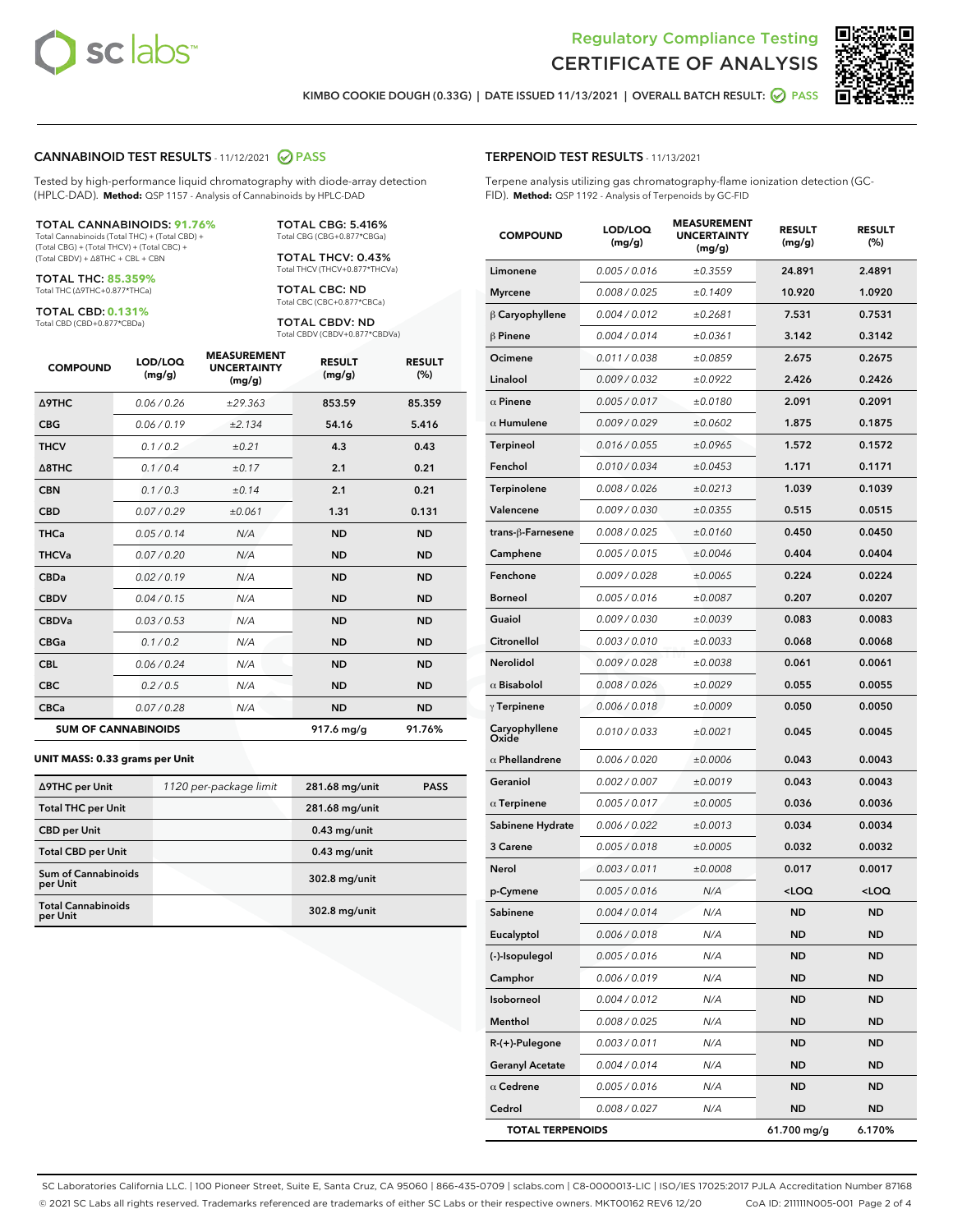



KIMBO COOKIE DOUGH (0.33G) | DATE ISSUED 11/13/2021 | OVERALL BATCH RESULT: <mark>⊘</mark> PASS

#### CATEGORY 1 PESTICIDE TEST RESULTS - 11/13/2021 2 PASS

Pesticide and plant growth regulator analysis utilizing high-performance liquid chromatography-mass spectrometry (HPLC-MS) or gas chromatography-mass spectrometry (GC-MS). \*GC-MS utilized where indicated. **Method:** QSP 1212 - Analysis of Pesticides and Mycotoxins by LC-MS or QSP 1213 - Analysis of Pesticides by GC-MS

| <b>COMPOUND</b>             | LOD/LOQ<br>$(\mu g/g)$ | <b>ACTION</b><br><b>LIMIT</b><br>$(\mu q/q)$ | <b>MEASUREMENT</b><br><b>UNCERTAINTY</b><br>$(\mu g/g)$ | <b>RESULT</b><br>$(\mu g/g)$ | <b>RESULT</b> |
|-----------------------------|------------------------|----------------------------------------------|---------------------------------------------------------|------------------------------|---------------|
| Aldicarb                    | 0.03 / 0.08            | $\ge$ LOD                                    | N/A                                                     | <b>ND</b>                    | <b>PASS</b>   |
| Carbofuran                  | 0.02 / 0.05            | $\ge$ LOD                                    | N/A                                                     | <b>ND</b>                    | <b>PASS</b>   |
| Chlordane*                  | 0.03 / 0.08            | $\ge$ LOD                                    | N/A                                                     | <b>ND</b>                    | <b>PASS</b>   |
| Chlorfenapyr*               | 0.03/0.10              | $\ge$ LOD                                    | N/A                                                     | <b>ND</b>                    | <b>PASS</b>   |
| Chlorpyrifos                | 0.02 / 0.06            | $\ge$ LOD                                    | N/A                                                     | <b>ND</b>                    | <b>PASS</b>   |
| Coumaphos                   | 0.02 / 0.07            | $\ge$ LOD                                    | N/A                                                     | <b>ND</b>                    | <b>PASS</b>   |
| Daminozide                  | 0.02 / 0.07            | $\ge$ LOD                                    | N/A                                                     | <b>ND</b>                    | <b>PASS</b>   |
| <b>DDVP</b><br>(Dichlorvos) | 0.03/0.09              | $\ge$ LOD                                    | N/A                                                     | <b>ND</b>                    | <b>PASS</b>   |
| Dimethoate                  | 0.03 / 0.08            | $\ge$ LOD                                    | N/A                                                     | <b>ND</b>                    | <b>PASS</b>   |
| Ethoprop(hos)               | 0.03/0.10              | $\ge$ LOD                                    | N/A                                                     | <b>ND</b>                    | <b>PASS</b>   |
| Etofenprox                  | 0.02/0.06              | $>$ LOD                                      | N/A                                                     | <b>ND</b>                    | <b>PASS</b>   |
| Fenoxycarb                  | 0.03 / 0.08            | $\ge$ LOD                                    | N/A                                                     | <b>ND</b>                    | <b>PASS</b>   |
| Fipronil                    | 0.03/0.08              | $>$ LOD                                      | N/A                                                     | <b>ND</b>                    | <b>PASS</b>   |
| Imazalil                    | 0.02 / 0.06            | $\ge$ LOD                                    | N/A                                                     | <b>ND</b>                    | <b>PASS</b>   |
| Methiocarb                  | 0.02 / 0.07            | $\ge$ LOD                                    | N/A                                                     | <b>ND</b>                    | <b>PASS</b>   |
| Methyl<br>parathion         | 0.03/0.10              | $>$ LOD                                      | N/A                                                     | <b>ND</b>                    | <b>PASS</b>   |
| <b>Mevinphos</b>            | 0.03/0.09              | $>$ LOD                                      | N/A                                                     | <b>ND</b>                    | <b>PASS</b>   |
| Paclobutrazol               | 0.02 / 0.05            | $>$ LOD                                      | N/A                                                     | <b>ND</b>                    | <b>PASS</b>   |
| Propoxur                    | 0.03/0.09              | $\ge$ LOD                                    | N/A                                                     | <b>ND</b>                    | <b>PASS</b>   |
| Spiroxamine                 | 0.03 / 0.08            | $\ge$ LOD                                    | N/A                                                     | <b>ND</b>                    | <b>PASS</b>   |
| Thiacloprid                 | 0.03/0.10              | $\ge$ LOD                                    | N/A                                                     | <b>ND</b>                    | <b>PASS</b>   |

#### CATEGORY 2 PESTICIDE TEST RESULTS - 11/13/2021 @ PASS

| <b>COMPOUND</b>          | LOD/LOO<br>$(\mu g/g)$ | <b>ACTION</b><br>LIMIT<br>$(\mu g/g)$ | <b>MEASUREMENT</b><br><b>UNCERTAINTY</b><br>$(\mu g/g)$ | <b>RESULT</b><br>$(\mu g/g)$ | <b>RESULT</b> |
|--------------------------|------------------------|---------------------------------------|---------------------------------------------------------|------------------------------|---------------|
| Abamectin                | 0.03/0.10              | 0.1                                   | N/A                                                     | <b>ND</b>                    | <b>PASS</b>   |
| Acephate                 | 0.02/0.07              | 0.1                                   | N/A                                                     | <b>ND</b>                    | <b>PASS</b>   |
| Acequinocyl              | 0.02/0.07              | 0.1                                   | N/A                                                     | <b>ND</b>                    | <b>PASS</b>   |
| Acetamiprid              | 0.02/0.05              | 0.1                                   | N/A                                                     | <b>ND</b>                    | <b>PASS</b>   |
| Azoxystrobin             | 0.02/0.07              | 0.1                                   | N/A                                                     | <b>ND</b>                    | <b>PASS</b>   |
| <b>Bifenazate</b>        | 0.01 / 0.04            | 0.1                                   | N/A                                                     | <b>ND</b>                    | <b>PASS</b>   |
| <b>Bifenthrin</b>        | 0.02 / 0.05            | 3                                     | N/A                                                     | <b>ND</b>                    | <b>PASS</b>   |
| <b>Boscalid</b>          | 0.03/0.09              | 0.1                                   | N/A                                                     | <b>ND</b>                    | <b>PASS</b>   |
| Captan                   | 0.19/0.57              | 0.7                                   | N/A                                                     | <b>ND</b>                    | <b>PASS</b>   |
| Carbaryl                 | 0.02/0.06              | 0.5                                   | N/A                                                     | <b>ND</b>                    | <b>PASS</b>   |
| Chlorantranilip-<br>role | 0.04/0.12              | 10                                    | N/A                                                     | <b>ND</b>                    | <b>PASS</b>   |
| Clofentezine             | 0.03/0.09              | 0.1                                   | N/A                                                     | <b>ND</b>                    | <b>PASS</b>   |

#### CATEGORY 2 PESTICIDE TEST RESULTS - 11/13/2021 continued

| <b>COMPOUND</b>               | LOD/LOQ<br>(µg/g) | <b>ACTION</b><br><b>LIMIT</b><br>$(\mu g/g)$ | <b>MEASUREMENT</b><br><b>UNCERTAINTY</b><br>$(\mu g/g)$ | <b>RESULT</b><br>(µg/g) | <b>RESULT</b> |
|-------------------------------|-------------------|----------------------------------------------|---------------------------------------------------------|-------------------------|---------------|
| Cyfluthrin                    | 0.12 / 0.38       | $\overline{c}$                               | N/A                                                     | <b>ND</b>               | <b>PASS</b>   |
| Cypermethrin                  | 0.11 / 0.32       | 1                                            | N/A                                                     | ND                      | <b>PASS</b>   |
| Diazinon                      | 0.02 / 0.05       | 0.1                                          | N/A                                                     | ND                      | <b>PASS</b>   |
| Dimethomorph                  | 0.03 / 0.09       | 2                                            | N/A                                                     | ND                      | <b>PASS</b>   |
| Etoxazole                     | 0.02 / 0.06       | 0.1                                          | N/A                                                     | <b>ND</b>               | <b>PASS</b>   |
| Fenhexamid                    | 0.03 / 0.09       | 0.1                                          | N/A                                                     | <b>ND</b>               | <b>PASS</b>   |
| Fenpyroximate                 | 0.02 / 0.06       | 0.1                                          | N/A                                                     | ND                      | <b>PASS</b>   |
| Flonicamid                    | 0.03 / 0.10       | 0.1                                          | N/A                                                     | ND                      | <b>PASS</b>   |
| Fludioxonil                   | 0.03 / 0.10       | 0.1                                          | N/A                                                     | <b>ND</b>               | <b>PASS</b>   |
| Hexythiazox                   | 0.02 / 0.07       | 0.1                                          | N/A                                                     | ND                      | <b>PASS</b>   |
| Imidacloprid                  | 0.04 / 0.11       | 5                                            | N/A                                                     | ND                      | <b>PASS</b>   |
| Kresoxim-methyl               | 0.02 / 0.07       | 0.1                                          | N/A                                                     | <b>ND</b>               | <b>PASS</b>   |
| <b>Malathion</b>              | 0.03 / 0.09       | 0.5                                          | N/A                                                     | ND                      | <b>PASS</b>   |
| Metalaxyl                     | 0.02 / 0.07       | $\overline{c}$                               | N/A                                                     | ND                      | <b>PASS</b>   |
| Methomyl                      | 0.03 / 0.10       | 1                                            | N/A                                                     | <b>ND</b>               | <b>PASS</b>   |
| Myclobutanil                  | 0.03 / 0.09       | 0.1                                          | N/A                                                     | ND                      | <b>PASS</b>   |
| Naled                         | 0.02 / 0.07       | 0.1                                          | N/A                                                     | ND                      | <b>PASS</b>   |
| Oxamyl                        | 0.04 / 0.11       | 0.5                                          | N/A                                                     | ND                      | <b>PASS</b>   |
| Pentachloronitro-<br>benzene* | 0.03 / 0.09       | 0.1                                          | N/A                                                     | ND                      | <b>PASS</b>   |
| Permethrin                    | 0.04 / 0.12       | 0.5                                          | N/A                                                     | <b>ND</b>               | <b>PASS</b>   |
| Phosmet                       | 0.03 / 0.10       | 0.1                                          | N/A                                                     | <b>ND</b>               | <b>PASS</b>   |
| Piperonylbu-<br>toxide        | 0.02 / 0.07       | 3                                            | N/A                                                     | ND                      | <b>PASS</b>   |
| Prallethrin                   | 0.03 / 0.08       | 0.1                                          | N/A                                                     | <b>ND</b>               | <b>PASS</b>   |
| Propiconazole                 | 0.02 / 0.07       | 0.1                                          | N/A                                                     | ND                      | <b>PASS</b>   |
| Pyrethrins                    | 0.04 / 0.12       | 0.5                                          | N/A                                                     | ND                      | <b>PASS</b>   |
| Pyridaben                     | 0.02 / 0.07       | 0.1                                          | N/A                                                     | ND                      | <b>PASS</b>   |
| Spinetoram                    | 0.02 / 0.07       | 0.1                                          | N/A                                                     | ND                      | <b>PASS</b>   |
| Spinosad                      | 0.02 / 0.07       | 0.1                                          | N/A                                                     | ND                      | <b>PASS</b>   |
| Spiromesifen                  | 0.02 / 0.05       | 0.1                                          | N/A                                                     | <b>ND</b>               | <b>PASS</b>   |
| Spirotetramat                 | 0.02 / 0.06       | 0.1                                          | N/A                                                     | ND                      | <b>PASS</b>   |
| Tebuconazole                  | 0.02 / 0.07       | 0.1                                          | N/A                                                     | ND                      | <b>PASS</b>   |
| Thiamethoxam                  | 0.03 / 0.10       | 5                                            | N/A                                                     | <b>ND</b>               | <b>PASS</b>   |
| Trifloxystrobin               | 0.03 / 0.08       | 0.1                                          | N/A                                                     | <b>ND</b>               | <b>PASS</b>   |

SC Laboratories California LLC. | 100 Pioneer Street, Suite E, Santa Cruz, CA 95060 | 866-435-0709 | sclabs.com | C8-0000013-LIC | ISO/IES 17025:2017 PJLA Accreditation Number 87168 © 2021 SC Labs all rights reserved. Trademarks referenced are trademarks of either SC Labs or their respective owners. MKT00162 REV6 12/20 CoA ID: 211111N005-001 Page 3 of 4